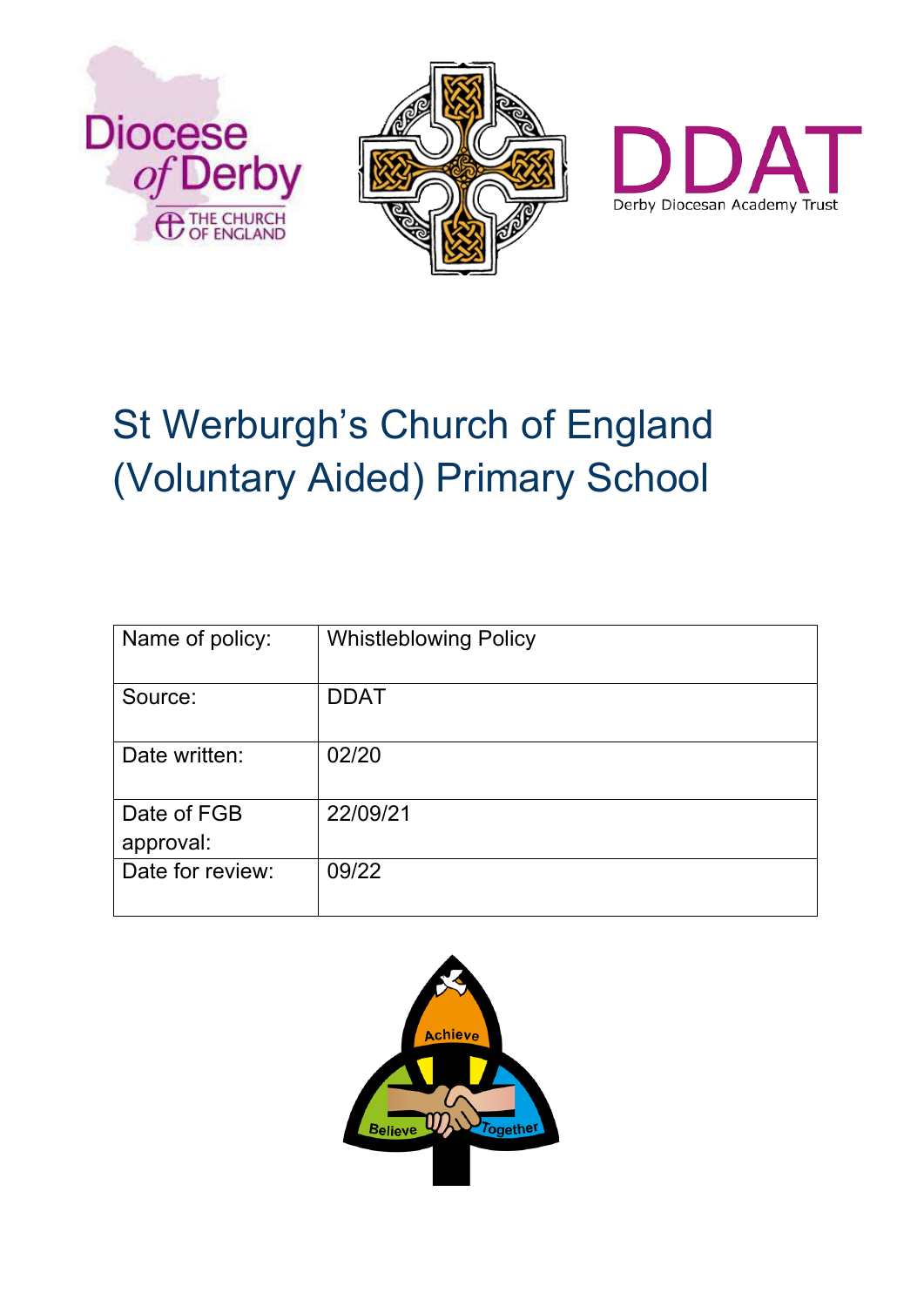# **Contents:**

- Statement of intent
- 1. Legal framework
- 2. Introduction
- 3. Definitions
- 4. Roles and responsibilities
- 5. Scope
- 6. Harassment and victimisation of staff
- 7. Non-employees
- 8. Good practice principles
- 9. Procedure
- 10. Next steps
- 11. What the school asks of you
- 12. Appeal process
- 13. Unfair treatment
- 14. Monitoring and review

## **Statement of intent**

Derby Diocesan Academy Trust (DDAT) is committed to open and honest communication and ensuring the highest possible standards in integrity – we will always treat whistleblowing as a serious matter. 

In line with the Trust's commitment to openness, probity and accountability, all members of staff are encouraged to report concerns. This policy will work to ensure that, if an employee sees or suspects that something is wrong, they will raise this with the Trust. This is known as "blowing the whistle" - a phrase that is used throughout this policy and should be viewed as a positive action of speaking up.

This policy seeks to ensure that any person suspecting malpractice knows how to raise concerns and what procedures are in place to deal with the concern.

Where this policy necessitates personal or special category data to be processed, it will be done so in accordance with the Trust's Data Protection Policy.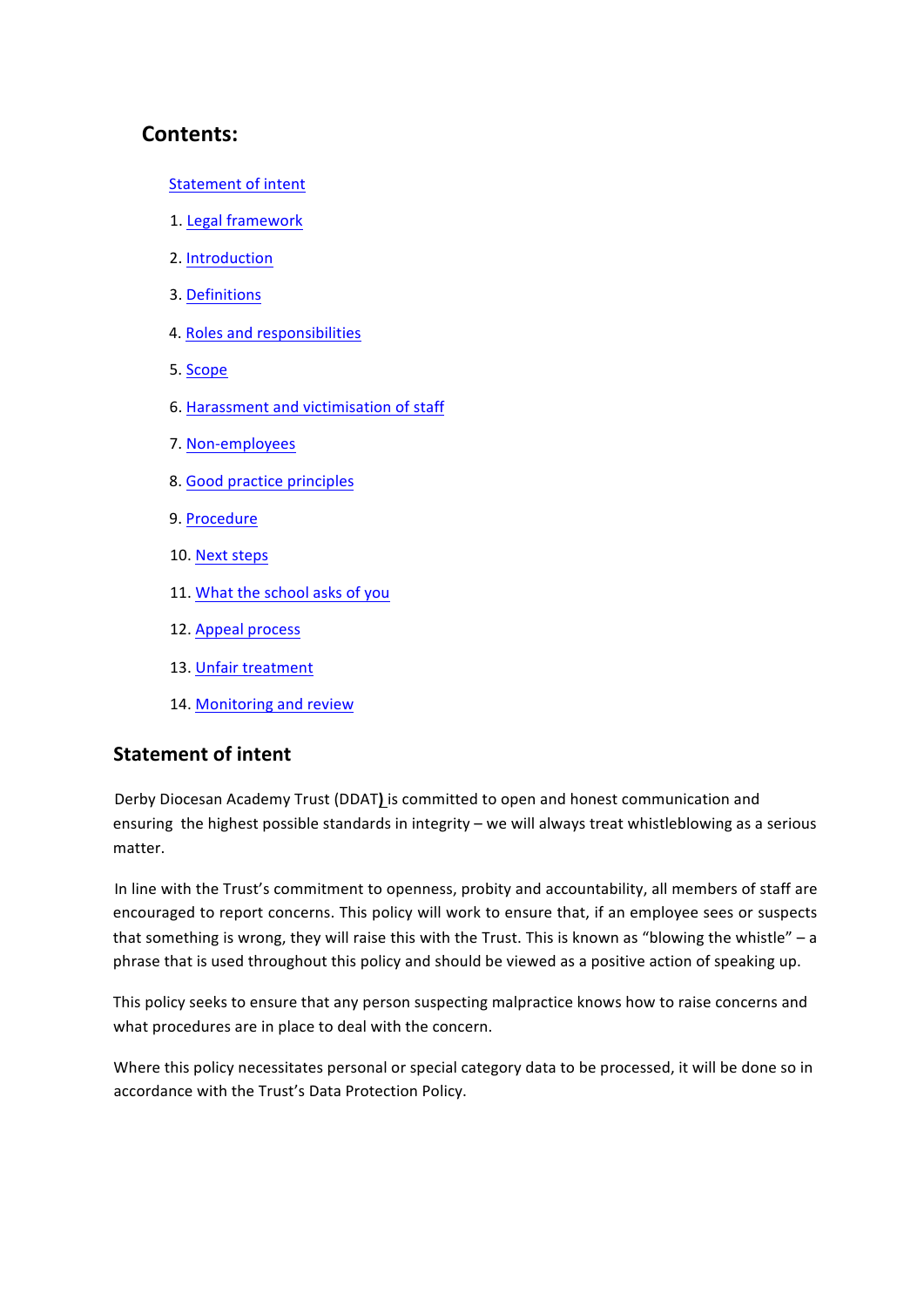# **1. Legal framework**

This policy has due regard to all relevant legislation including, but not limited to, the following:

- Public Interest Disclosure Act 1998
- Employment Rights Act 1996

This policy has been created with regard to the following guidance documents:

- ESFA (2019) 'Academies financial handbook 2019'
- GOV.UK (2015) 'Whistleblowing for employees'
- DfE (2014) 'Whistleblowing procedure for maintained schools'
- Sir Robert Francis (2015) 'Freedom to speak up report'

This policy operates in conjunction with the following Trust policies:

- Disciplinary Policy and Procedure
- Complaints Procedures Policy
- Data Protection Policy

## 2. Introduction

The Public Interest Disclosure Act 1998 (PIDA) protects employees who "blow the whistle" where the employee reasonably believes that the disclosure falls within the remit of the prescribed person or body and that the information and any allegations are substantially true.

Disclosures made under this procedure will be monitored for statistical purposes as required under the PIDA. The details of any disclosure will remain confidential.

The Chief Executive Officer (CEO) is the first point of contact for whistleblowing queries. If the allegation is related to the CEO, the concern will be raised with the Chair of the Trust Board.

Any member of the school community or the general public is able to "blow the whistle"; however, the PIDA only protects employees. Section 7 includes further details on how whistleblowing affects non-employees. 

## **3.** Definitions

**Whistleblowing:** Whistleblowing is when an employee reports suspected wrongdoing, or 'qualifying disclosures', at work to their employer.

**Qualifying disclosures:** As outlined by the PIDA, qualifying disclosures pertain to when any of the following takes place:

• A criminal offence has been committed, is likely to be committed or is being committed • A person has failed, is failing or is likely to fail to comply with any legal obligation to which they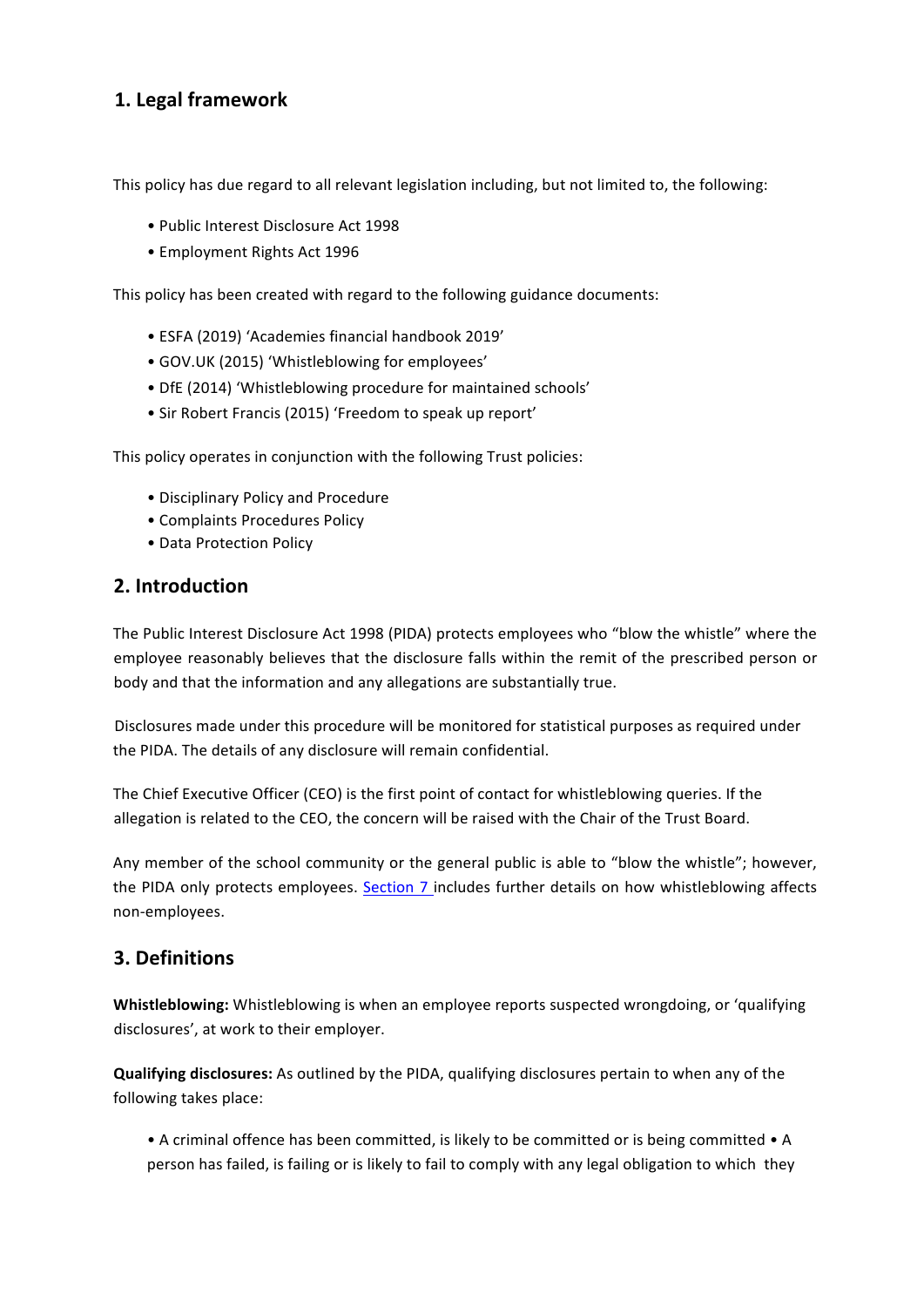are subject

• A miscarriage of justice has occurred, is occurring or is likely to occur

• The health or safety of any individual has been, is being or is likely to be endangered • The environment has been, is being or is likely to be damaged

• Information tending to show any matter falling within any of the preceding points has been, is being or is likely to be deliberately concealed

**In the public interests** means that an individual acted outside of their own personal interest – they acted for more than personal gain. It is not necessary for the disclosure to be of interest to the entire public. The following considerations are often used as a test to establish whether something is within the scope of public interest:

• The number of people in the group whose interests the disclosure served • The nature of the interests and the extent by which individuals are affected by the wrongdoing disclosed

- The nature of the wrongdoing disclosed
- The identity of the alleged wrongdoer

Blacklisting refers to an individual who is being refused work because they are viewed as a whistleblower. 

Grievancesinvolve someone filing a complaint because they personally have been mistreated in some way – the person making the complaint will have a direct interest in the outcome. It is important to understand the difference between raising a grievance and blowing the whistle.

## **4. Roles and responsibilities:**

The Trust Board will be responsible for:

- Establishing and agreeing the whistleblowing procedure.
- Monitoring the effectiveness of this policy and undertaking any necessary reviews, e.g. in relation to good practice recommendations or changes in legislation.
- Ensuring all members of the school community have access to this policy. •

Investigating, in liaison with the CEO, any concerns that are raised.

- Ensuring this policy provides an open and transparent framework where members of the schools' community can raise their concerns.
- Taking the necessary action against members of staff following an investigation into any alleged malpractice.
- Ensuring that the minutes of the Trust board include a record of the school's whistleblowing arrangements and who, both internally and externally, staff members should report concerns to.
- Appointing one Trustee and one member of staff to act as points of contact for staff members when reporting concerns (see section 2).

The CEO will be responsible for:

- Ensuring all members of staff have read and understood this policy.
- Receiving, investigating and responding to any concerns that have been raised by the school community.
- Being the first point of contact regarding whistleblowing.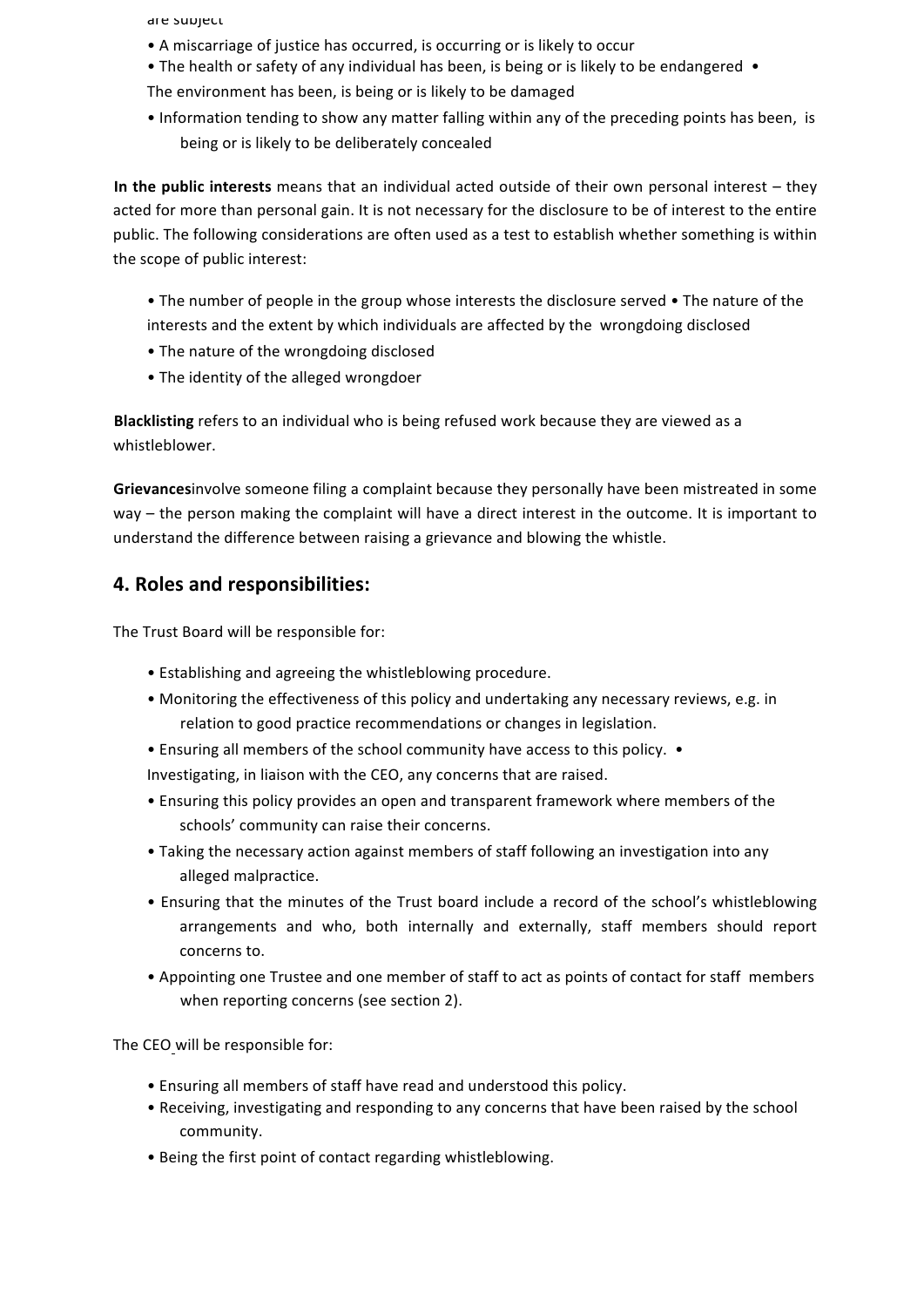The chair of the Trust board will be responsible for receiving any concerns raised about the CEO.

All members of the school and Trust community will be responsible for:

- Raising any concerns that meet the definitions in section 3 of this policy. •
- Being truthful and reasonable with any concerns that they have.
- Not raising malicious or unfounded concerns.

# **5. Scope**

This policy will:

- Give confidence to members of the school and Trust community when raising concerns about conduct or practice that is potentially illegal, corrupt, improper, unsafe or unethical, or which amounts to malpractice or is inconsistent with Trust standards and policies.
- Provide members of the school and Trust community with avenues to raise concerns. Ensure that members of the school and Trust community receive a response to the concerns they have raised and feedback on any action taken.
	- Offer assurance that members of staff are protected from reprisals or victimisation for whistleblowing action undertaken in good faith and within the meaning of the PIDA.

This policy will not be confused with the procedure on dealing with harassment at work or the Trust's Disciplinary Procedures.

Under this policy, any of the following can raise a concern:

- Employees of the Trust
- Employees of contractors working for the schools or Trust, for example, agency staff, builders and drivers
- Employees of suppliers
- Voluntary workers working with the school or Trust
- A trainee, such as a student teacher
- • Pupils
- The wider community
- • Governors

## **6. Harassment and victimisation of staff**

The Trust recognises that the decision to report a concern can be a difficult one to take, not least because of the fear of reprisal from those responsible for the malpractice or from the Trust as a whole; however, the Trust will not tolerate any such harassment or victimisation and will take appropriate action to protect staff who raise a concern in good faith.

Staff are protected in law by the PIDA, which gives employees protection from detriment and dismissal where they have made a protected disclosure, providing the legal requirements of the Act are satisfied, e.g. the disclosure was in the public interest.

Any member of staff who victimises or harasses a member of staff as a result of their having raised a concern in accordance with this policy will be dealt with under the Trust's Disciplinary Policy and Procedure.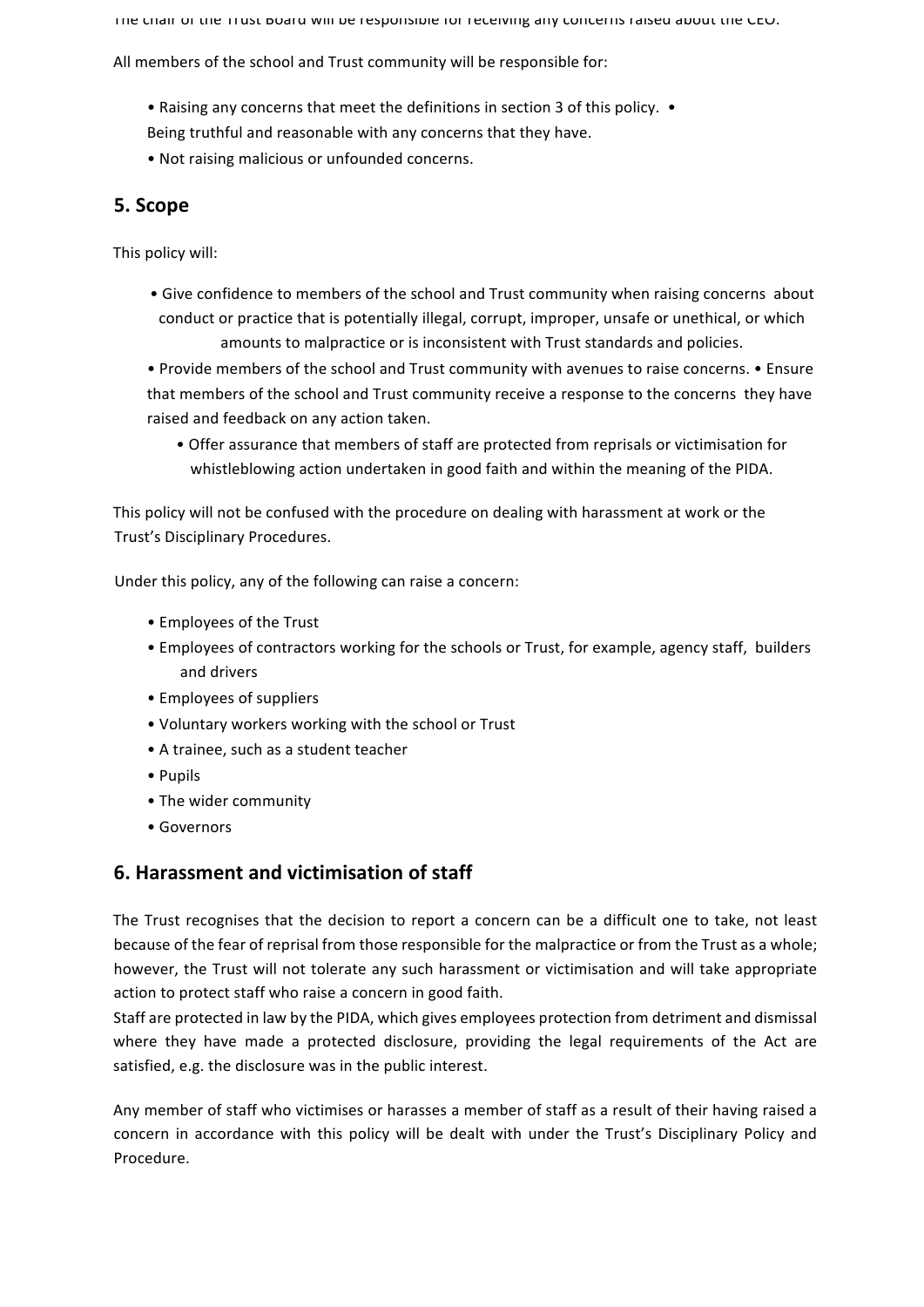#### **7. Non-employees**

The PIDA and the Employment Rights Act 1996 **do not** protect non-employees as far as whistleblowing is concerned.

Irrespective of the above, the Trust will not allow harassment, dismissal or exclusion for any non employee who raises a genuine concern.

Where an individual feels that they have been unfairly treated following blowing the whistle, they should make a complaint under the Trust's Complaints Procedures Policy.

Governors are not employees and, while they are responsible for ensuring there is a whistleblowing procedure in place, they are not protected under the PIDA.

# **8. Good practice principles**

The Trust will implement the core whistleblowing principles, as outlined in the 'Freedom to speak up report', to ensure that whistleblowing procedures are fair, clear and consistent.

The Trust will implement a **culture of change** by ensuring the following principles are reflected in our ethos and values – there will be a culture:

- Of safety in DDAT schools.
- Where people feel confident with raising concerns.
- Free from bullying.
- Of visible leadership.
- Of valuing staff.
- Of reflective practice.

By providing a clear procedure for mediating and resolving cases, as outlined in section 9, the Trust will ensure that all cases are efficiently handled. This procedure includes:

- How to raise and report concerns.
- How investigations will be conducted.
- How the school will mediate and resolve disputes.

The Trust will implement **measures to support good practice** by ensuring adherence to the following principles:

- Offering relevant training to staff
- Providing the necessary support to staff
- Providing support to staff who are seeking alternative employment
- • Being transparent
- Being accountable
- Conducting an external review of any concerns raised, where necessary •
- Undertaking regulatory action as required

We will ensure there are **particular support measures in place for vulnerable groups** by adhering to the following principles:

• Ensuring non-permanent staff are taught, and receive training on, the same principles as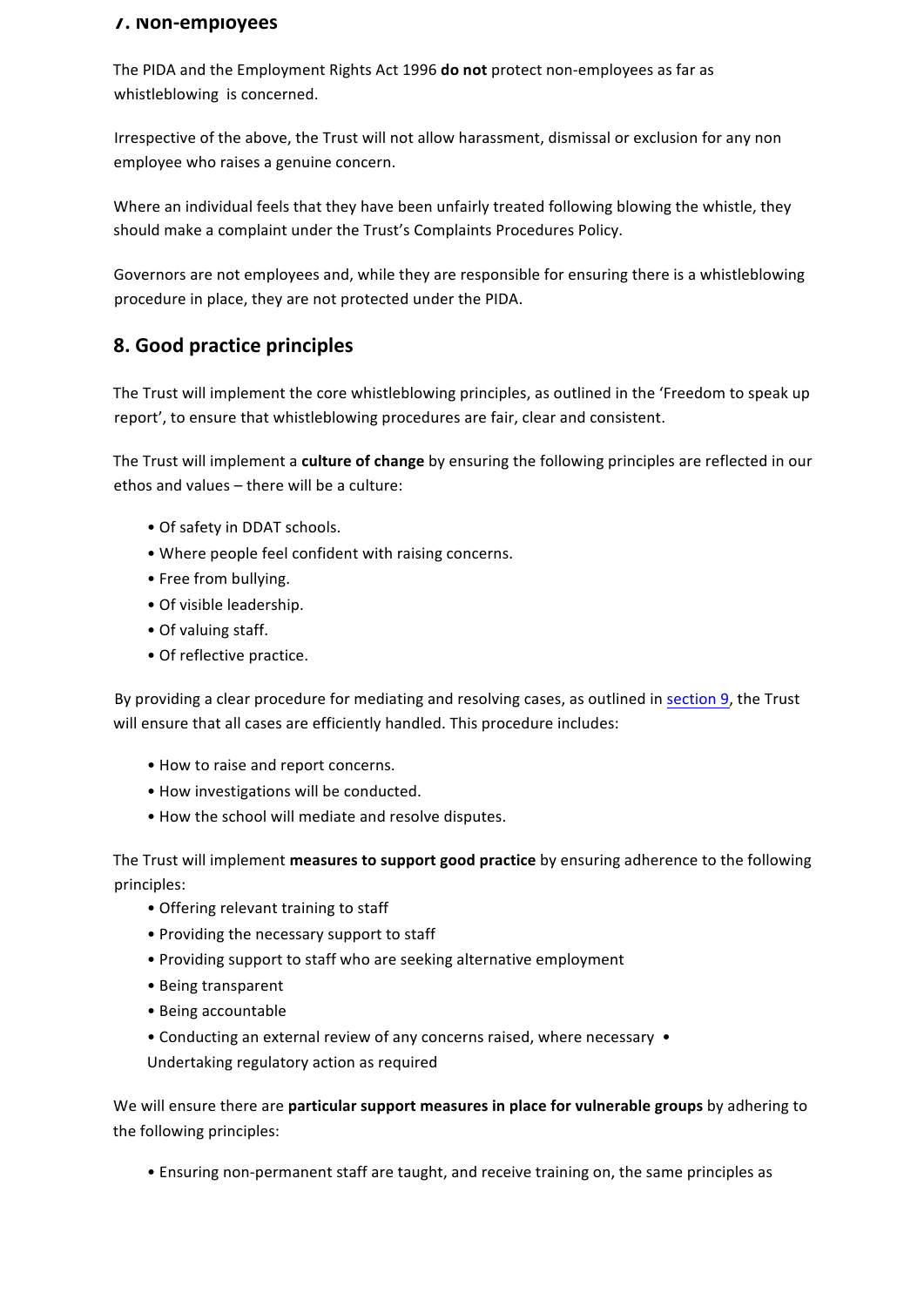- permanent stan
- Ensuring students and trainees are subject to all the safeguarding and whistleblowing principles
- Ensuring staff from ethnic minorities are supported, as they may feel particularly vulnerable when raising concerns
- Ensuring staff are empowered and protected, enabling them to raise concerns freely

## **9. Procedure**

When raising concerns, individuals will express them in writing to the CEO.

If an individual is raising a concern about the CEO, they should express their concerns in writing to the chair of the Trust Board. Where this is the case, the chair of the Trust Board will take on the CEO's duties outlined in section 10.

When individuals raise their concern, they will include the following information as far as possible:

- The background and history of the concern
- Any relevant names, dates and places
- The reasons for the concern

DDAT encourages individuals to let their identity be known when they raise concerns, as anonymous concerns can be challenging to investigate.

Individuals who would like to seek professional and confidential advice should contact Protect, a registered charity that advises on whistleblowing queries. The Protect website can be accessed here (www.protect-advice.org.uk), or they can be contacted on 020 31172520.

Once an individual has raised a concern, the Trust will be responsible for investigating it.

In certain instances, it may be appropriate for the individual to raise the concern with an outside agency, e.g. the police, depending on the severity of the concern. Equally, it may be appropriate for the individual to request that their trade union raises the matter.

If a member of staff feels they should report a concern to the ESFA, they should use the online contact form.

The Trust, or the appropriate external agency, will acknowledge receipt of a disclosure but, unless additional information is required, will not contact or engage in dialogue with the whistleblower, as this may undermine the legitimacy of the investigation outcome.

## 10. Next steps

The CEO will write to the individual within 10 working days of an initial meeting to confirm that the concern has been received, as well as to indicate proposals for dealing with the matter.

The initial stage will be an interview with the whistleblower, and then an assessment of further action will be discussed. During this initial stage, the CEO will establish if:

- There are grounds for a concern and that it is genuine.
- The concern was raised in accordance with this policy.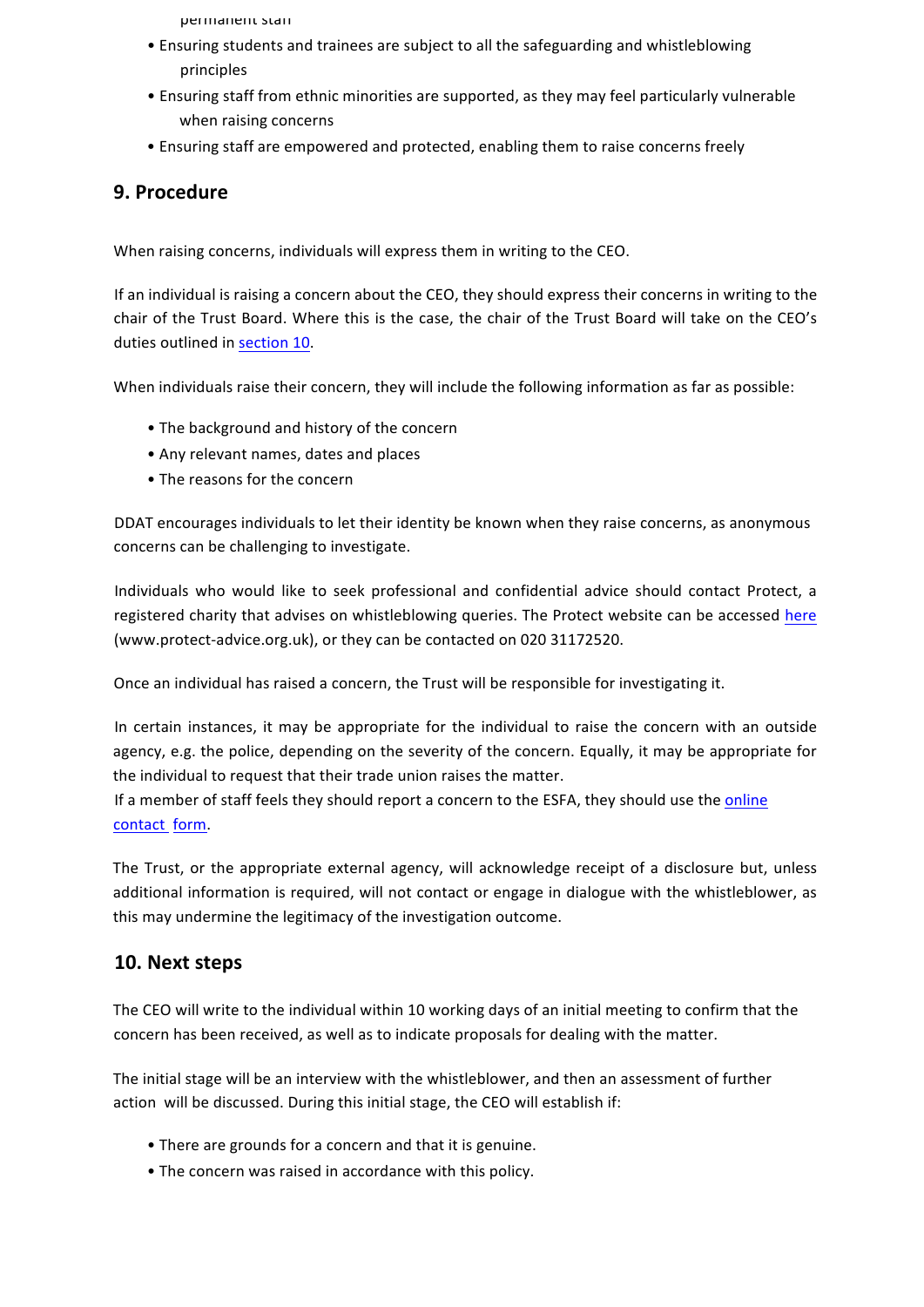During the initial interview, the CEO will request the individual puts their concern in writing, if they have not already done so. The CEO will write a summary of the concern if the individual is unable to put it in writing.

The CEO will explain the following to anybody raising a concern:

- How they will communicate with the complainant throughout the process. It should be noted, the need for confidentiality may prevent the Trust giving the complainant specific details of any necessary investigation or any necessary disciplinary action taken as a result of the concern.
- That the complainant's identity will be kept confidential from the alleged wrongdoer. That the Trust Board will do everything in its power to protect the complainant from discrimination.
- That if the concern is genuine, even if the concern is not confirmed, no disciplinary action will be taken against the complainant.
- If clear evidence is uncovered that the complainant's concern is malicious or unfounded, disciplinary action may be brought against them.

If an investigation is carried out, the whistleblower will be informed of the final outcome.

A record will be kept of the seriousness of the issues raised and the credibility of the concern. All records will be kept confidential and will be stored in line with the Trust's Data Protection Policy.

It may be possible for the concern to be resolved by simply agreeing the necessary action or explaining procedures to the alleged wrongdoer; however, depending on the severity and nature of the concern, it may:

- Be investigated by management, an internal audit, an external investigator or through the disciplinary process.
- Be referred to the police or an external auditor.
- Form the subject of an independent inquiry.

If the investigating officer needs to talk to the whistleblower, they are permitted to be accompanied by a trade union representative, a professional association representative, a friend or a fellow member of staff not involved in the area of work that the concern relates to. This person will provide support only and will not be allowed to become involved in the proceedings.

A record will be made of the nature and outcome of the concern. The purpose of this is to ensure that a central record is kept which can be cross-referenced with other complaints to monitor any patterns of concern across the school and to assist in monitoring the procedure.

The whistleblower will be informed of the results of the investigation, and any action that is proposed will be subject to third party rights. Where action is not taken, the individual will be given an explanation. 

## **11. What the Trust asks of you**

The purpose of this policy is to enable individuals to raise concerns in confidence, without any fear of reprisal; therefore, it is imperative that whistleblowers:

• Do not take the concern outside the Trust, e.g. gossiping.